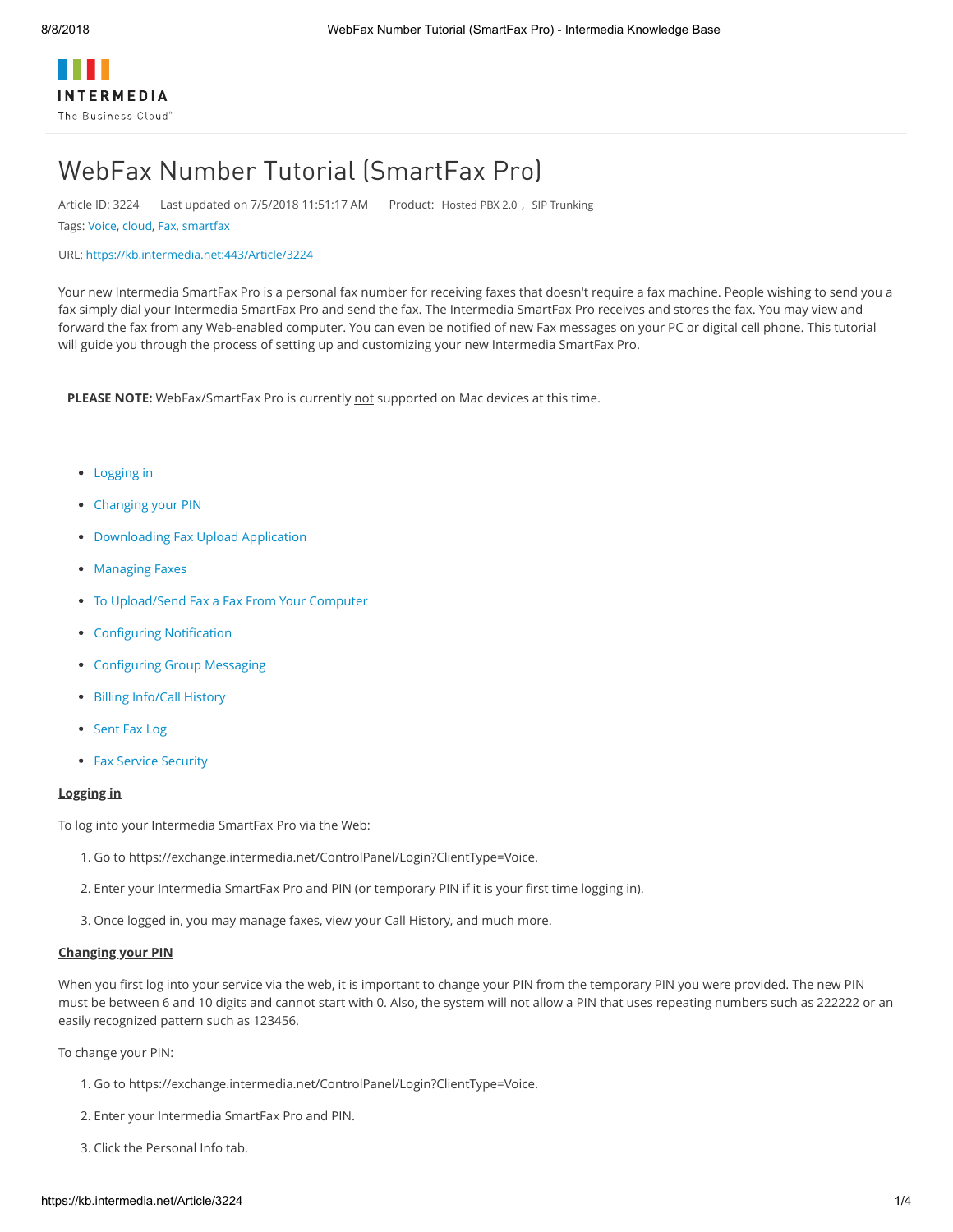- 4. Select Change PIN.
- 5. Enter your current (temporary) PIN.
- 6. Enter your new PIN.
- 7. Reenter your new PIN.
- 8. Click Ok

# **Downloading Fax Upload Application**

To download Fax Upload Application, login to your WebFax number and go to Tools > Fax Upload Application.

### **Managing Faxes**

Your Intermedia SmartFax Pro acts as your fax machine for incoming faxes. Callers send faxes to your Intermedia SmartFax Pro, which recognizes the call as a fax and stores it for you. You may then access the fax via the Web. Faxing Highlights:

- SmartFax Pro will store a maximum of 256 faxes before becoming full and rejecting incoming faxes. Make sure to delete unwanted faxes.
- SmartFax Pro will store your faxes for 90 days before automatically deleting faxes older than 90 days.
- Forward received faxes to any fax machine via the web
- View faxes via your Web account in a variety of formats.
- Forward received faxes via email

# Sending a Fax From Your Computer

SmartFax Pro allows you to send any document from your computer to any fax machine and/or the Fax Mailbox associated with your fax service. First, you must download and install the Fax Upload program which is found in Tools and Files section of your personal web account.

Once you have installed the Fax Upload program, you can send any printable document from your Internet-connected Window's based computer to any fax machine(s) and/ or to your Fax Mailbox associated with your SmartFax Pro service.

#### **To Upload/Send a Fax From Your Computer:**

- 1. Ensure your computer is connected to the Internet.
- 2. Open the document you wish to send as a fax.
- 3. Select File, then Print.
- 4. From the Print Dialog box, select "Upload New Fax."
- 5. Determine if you want to send the document to a fax machine(s) and/ or if you want to send it to your Fax Mailbox.
- 6. If you choose to send the document to one or more fax machines, enter the 10 digit fax number(s) in the field provided. For multiple fax machines, separate each fax number with a semi-colon, or press CTRL and Enter to enter each fax number on a separate line. The document will be received by the destination fax machine(s) as if you sent it from a fax machine.
- 7. If you choose to upload the document to your Fax Mailbox, you will be able to manage the fax through the Web, or any touch-tone phone. In other words, you can handle it as if it were a fax that you received directly from a fax machine so you can forward it to a fax machine, forward it via email, and view it with PDF, TIFF or JPG
- 8. Click the Upload button to send the fax to one or more fax machines and/or to send it to your Fax Mailbox.
- 9. Depending on the size and type of document you are faxing, and the speed of your Internet connection, uploading may take up to 1 second per page.

# **Configuring Notification**

Your Intermedia SmartFax Pro has the ability to notify you of new fax messages, which can save you time and increase your efficiency. Notification is available via pager, email, or digital cell phone.

Notification Highlights: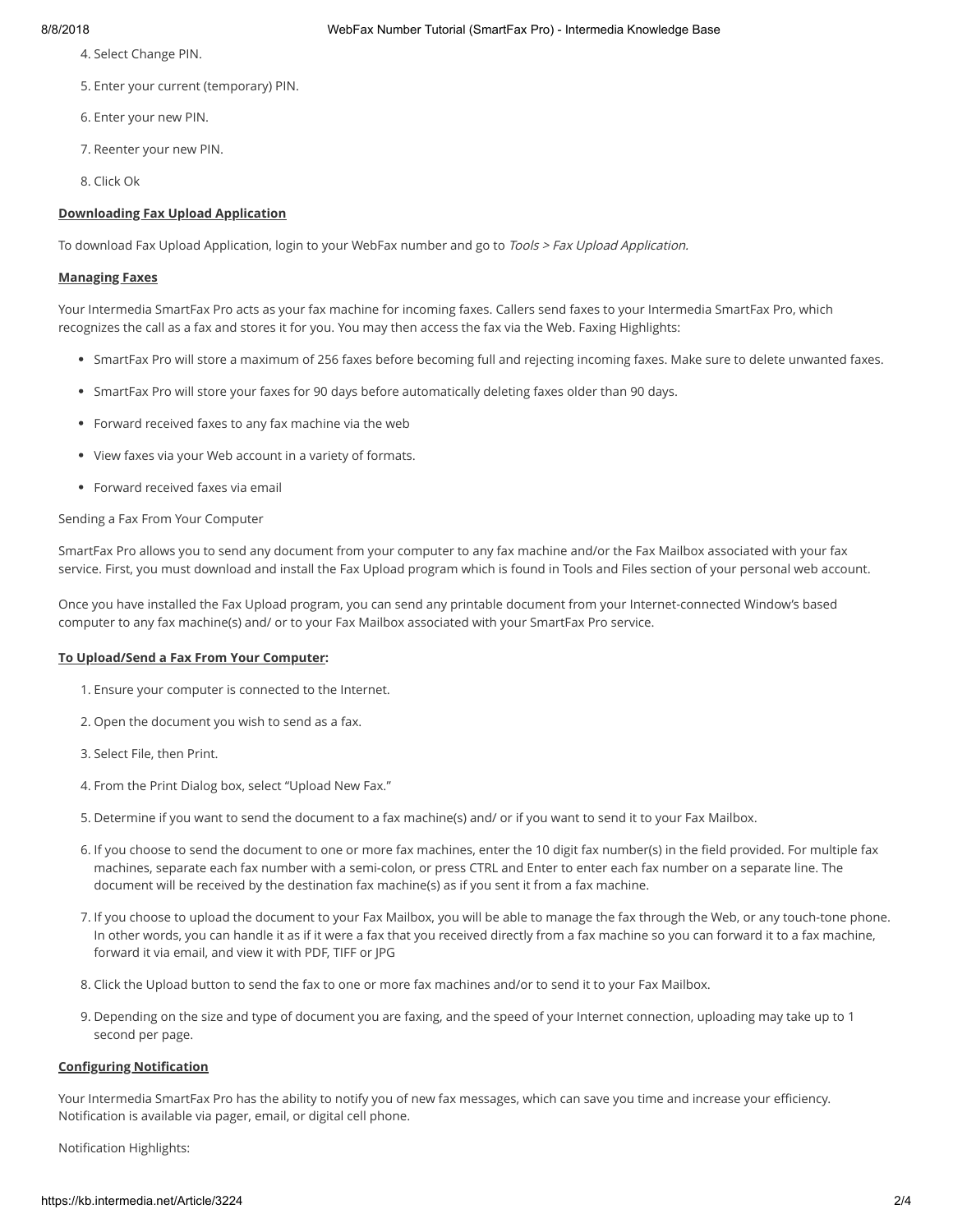- Displays the type of message (fax received).
- Displays the number of new Fax messages in your mailbox.
- Displays the Caller ID of the person who sent the fax
- Provides a link to the new fax
- Provides notification for sent faxes that were undelivered
- Provides notification for sent faxes that were delivered

#### To configure Notification:

- 1. Go to https://exchange.intermedia.net/ControlPanel/Login?ClientType=Voice.
- 2. Enter your Intermedia SmartFax Pro and PIN.
- 3. Click the Personal Info tab.
- 4. Select Notification.
- 5. Enter the email address or addresses you want notifications sent to. (If you wish to receive notification to a cell phone and are unsure of the email address, use the provided list of cell phone carrier's email addresses.)
- 6. Determine the format of the notification.
- 7. Determine the types of notification you want to receive:
- 8. New fax
- 9. Sent fax delivered
- 10. Sent fax failure
- 11. Use the test button to send a test notification

# **Configuring Group Messaging**

Group Messaging allows you to forward fax messages from one Intermedia user to another. If there are multiple people who have Intermedia fax service, you can create lists to send broadcast messages and forwarded messages. With Group Messaging, you can:

- Forward fax messages to one or more people
- Create and send broadcast messages to one or more people
- Quickly and easily create and manage group list via the Web

#### To configure Group Messaging:

- 1. Go to https://exchange.intermedia.net/ControlPanel/Login?ClientType=Voice.
- 2. Enter your Intermedia SmartFax Pro and PIN.
- 3. Click the Personal Info tab.
- 4. Select the Group Manager button.
- 5. Click Create Group.
- 6. Enter a unique Group Number (which is used when sending messages via the phone).
- 7. Enter a unique Group Name (which is used when sending message via the Web).
- 8. Enter a Description for this group (optional).
- 9. Enter the Intermedia phone number or the first or last name of the first person to be added to the list.
- 10. Determine if this person is an Administrator (able to modify this list) and/or a Sender (able to send messages to this group) and/or a Recipient (only able to receive messages).